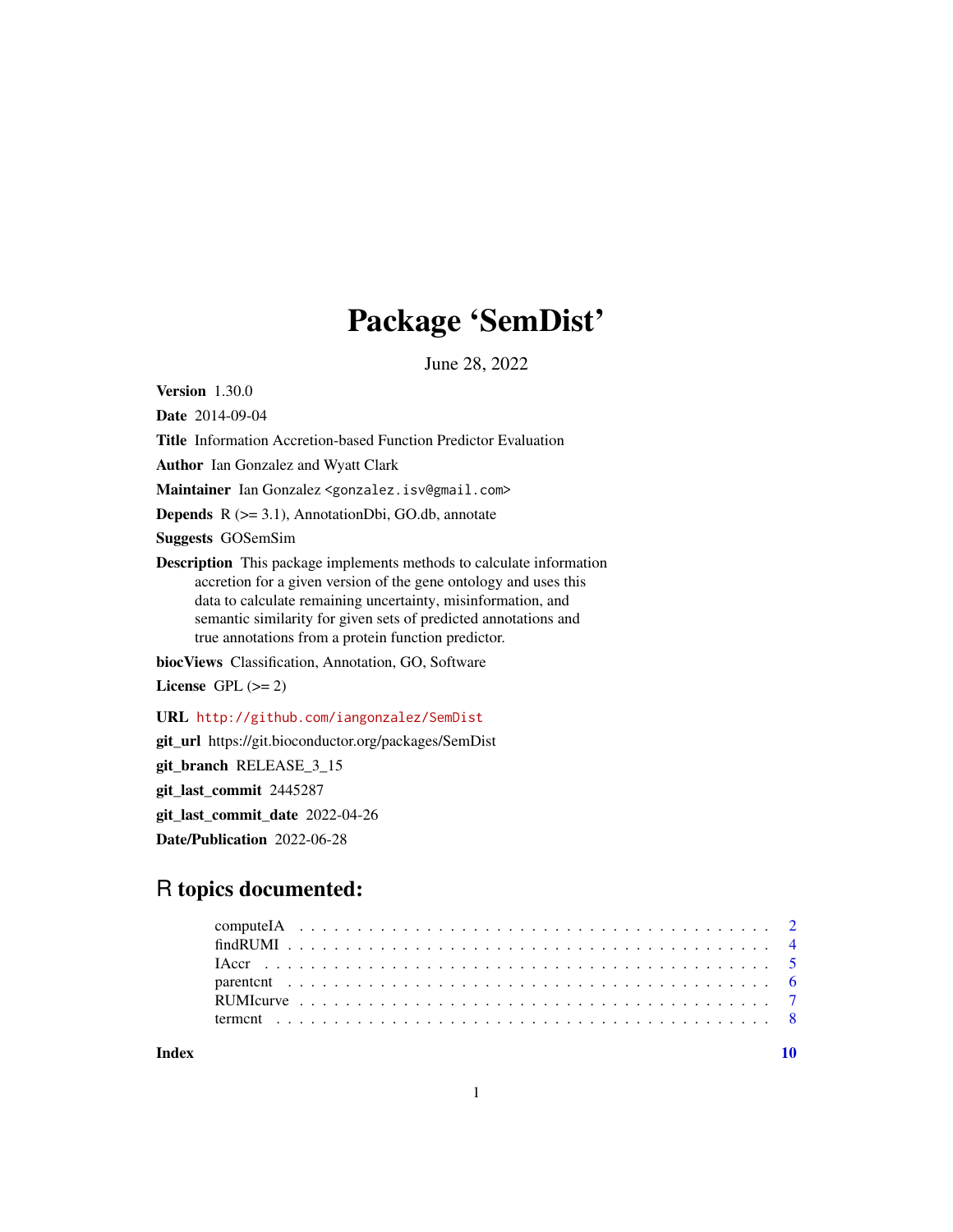<span id="page-1-1"></span><span id="page-1-0"></span>

# Description

Calculates information accretion for each term in the specified ontology using either user -specified data or the sequence annotations for the organisms specified (note that organism-specific pacakges must be downloaded separately. See "note" section).

#### Usage

```
computeIA(ont, organism, evcodes = NULL, specify.ont = FALSE,
          myont = NULL, specify.annotations = FALSE,
          annotfile = NULL)
```
# Arguments

| ont                 | Character representation of ontology version to use. One of "CC", "MF", or<br>"BP", corresponding to Cellular Component, Molecular Function, and Biologi-<br>cal Process.                                                                                                                             |
|---------------------|-------------------------------------------------------------------------------------------------------------------------------------------------------------------------------------------------------------------------------------------------------------------------------------------------------|
| organism            | A character vector indicating which organism's annotation data to use.                                                                                                                                                                                                                                |
| evcodes             | A character vector specifying which evidence codes to use in the ontology data.<br>Default NULL value causes all codes to be used.                                                                                                                                                                    |
| specify.ont         | A boolean indicating whether the user wants to specify their own version of the<br>ontology.                                                                                                                                                                                                          |
| myont               | Character object indicating what file to read in the specified ontology from. The<br>ontology should be specified as a tab-delimited file with 2 columns (no header).<br>Each row in the file should indicate a parent-child relationship between two GO<br>accessions (e.g. "GO:0003674 GO:0004000") |
| specify.annotations |                                                                                                                                                                                                                                                                                                       |
|                     | Boolean indicating whether the user wants to specify sequence annotations from<br>a file. Should only be TRUE if specify ont is TRUE.                                                                                                                                                                 |
| annotfile           | Character object indicating which file to read sequence annotations from. Should<br>be a tab-delimited file with 2 columns. The first column is a list of sequences,<br>the second is a list of GO accessions in the same rows as the sequences they<br>annotate.                                     |

# Value

Does not return a specific value. Saves the information accretion values for each term in the ontology in a .rda file that specifies the organism and the ont version. Parent count and term count objects are also saved in similarly formatted files so that IA calculations from multiple organisms can be combined.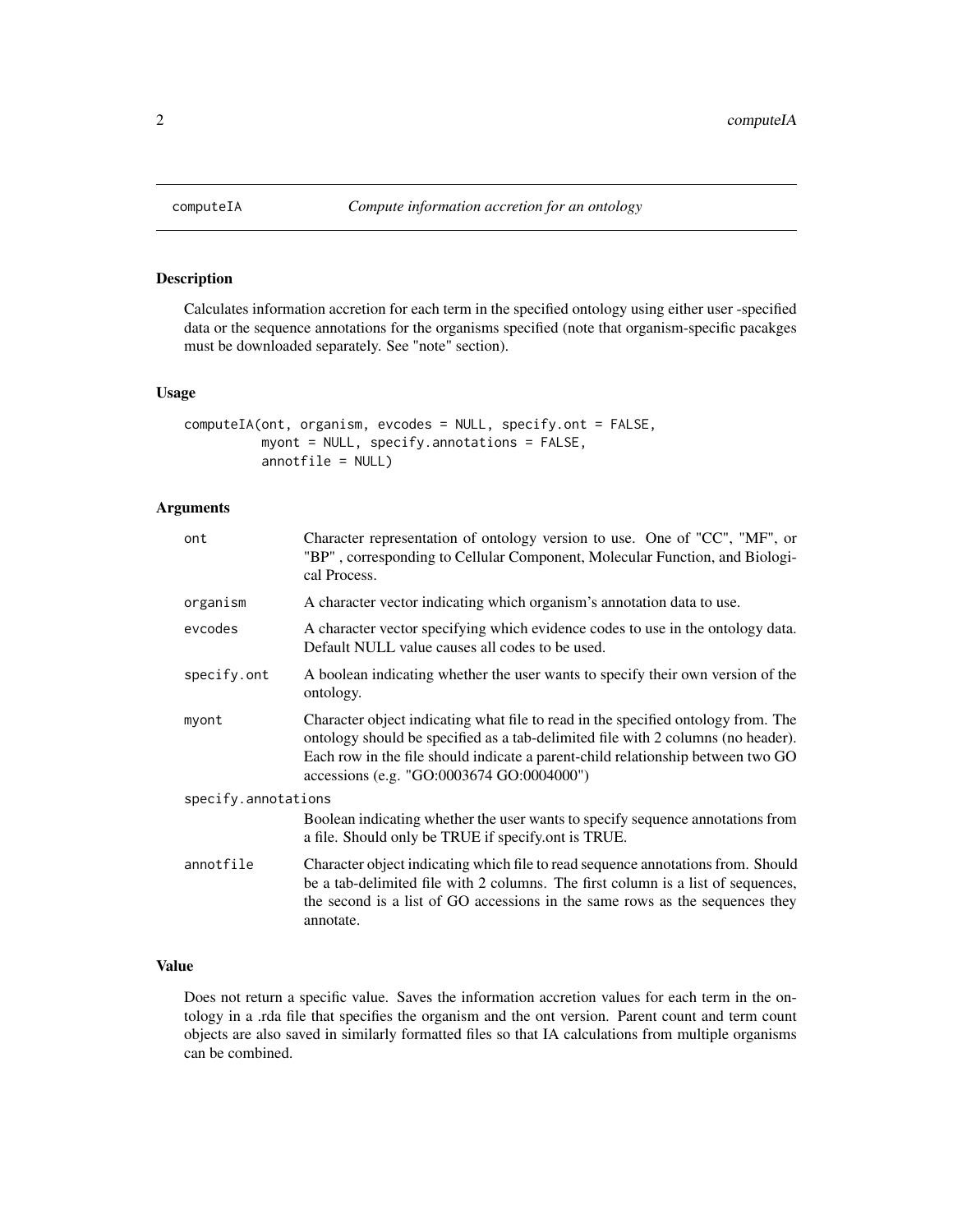# <span id="page-2-0"></span>computeIA 3

#### Note

In order to compute IA for an organism, the specific annotation data set for that organism must be installed by the user. Here is a list of supported organisms (names in the format that should be passed to computeIA) and the correspoinding packages needed:

anopheles = org.Ag.eg.db

arabidopsis = org.At.tair.db

```
bovine = org.Bt.eg.db
```
canine = org.Cf.eg.db

chicken = org.Gg.eg.db

chimp = org.Pt.eg.db

 $ecolik12 = org.EcK12.eg.db$ 

 $fly = org.Dm.eg.db$ 

human = org.Hs.eg.db

malaria = org.Pf.plasmo.db

mouse = org.Mm.eg.db

pig = org.Ss.eg.db

 $rat = org.Rn.eg.db$ 

rhesus = org.Mmu.eg.db

worm = org.Ce.eg.db

xenopus = org.Xl.eg.db

yeast = org.Sc.sgd.db

zebrafish = org.Dr.eg.db

#### Author(s)

Ian Gonzalez and Wyatt Clark

#### See Also

[RUMIcurve](#page-6-1) [findRUMI](#page-3-1)

#### Examples

```
# Calculate IA, specify ontology and annotations
ontfile <- system.file("extdata", "mfo_ontology.txt", package="SemDist")
annotations <- system.file("extdata", "MFO_LABELS_TEST.txt", package="SemDist")
computeIA("my", "values", specify.ont=TRUE,
         myont=ontfile, specify.annotations=TRUE,
         annotfile=annotations)
```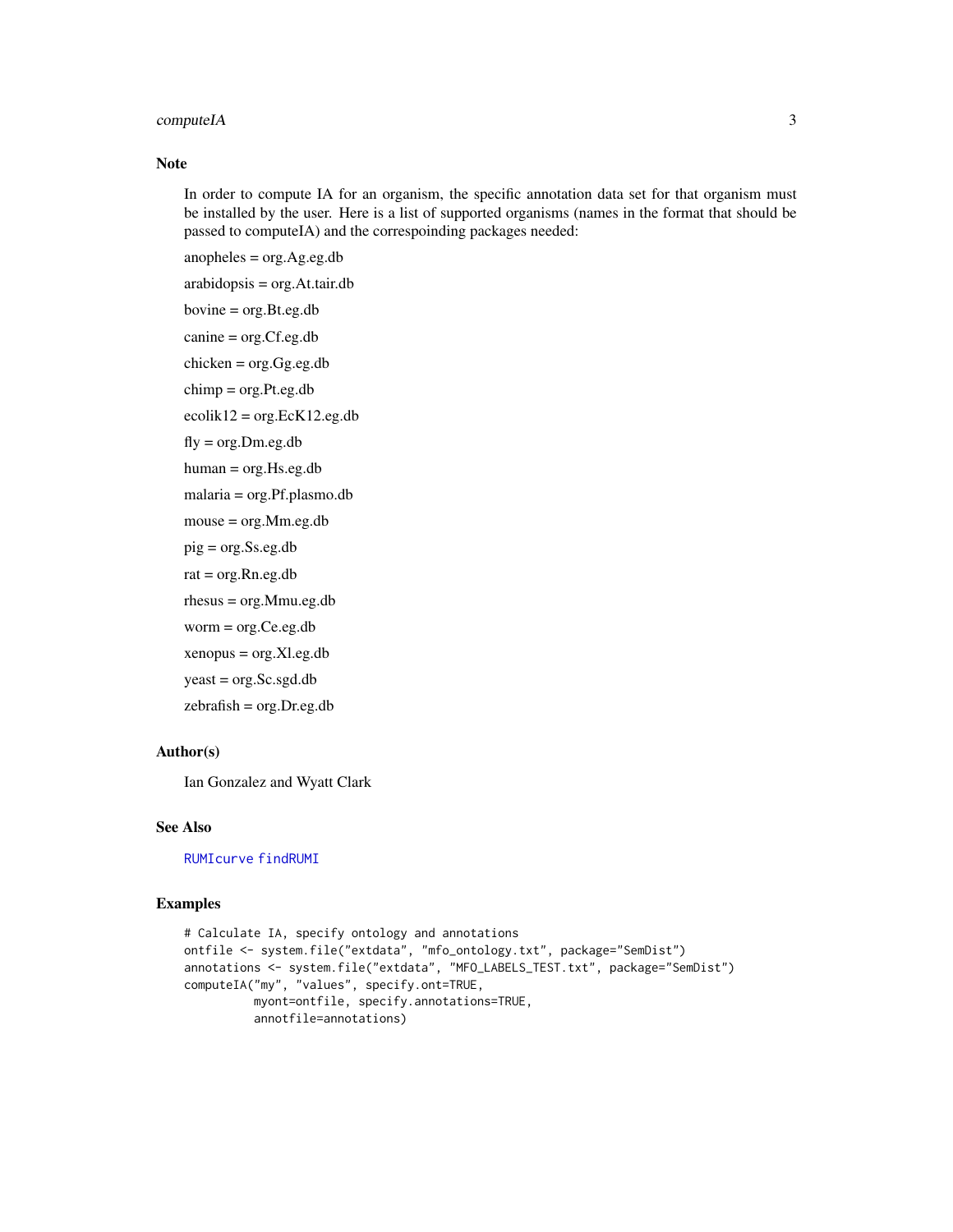<span id="page-3-1"></span><span id="page-3-0"></span>

# Description

Reads in a file containing the true terms annotating a set of sequences and a file containing the predicted terms and scores for a set of sequences and outputs a data frame containing the remaining uncertainty and misinformation values for the predictions made for each sequence.

#### Usage

```
findRUMI(ont, organism, threshold = 0.05, truefile="",
         predfile = "", IAccr = NULL)
```
# Arguments

| ont       | Character representation of ontology version to use. One of "CC", "MF", or<br>"BP", corresponding to Cellular Component, Molecular Function, and Biologi-<br>cal Process.                                       |
|-----------|-----------------------------------------------------------------------------------------------------------------------------------------------------------------------------------------------------------------|
| organism  | A character vector indicating which organism(s) annotation data to use.                                                                                                                                         |
| threshold | Score above which a predicted annotation should be included in the calculation.<br>Must be a numeric value between 0 and 1, or else find RUMI throws an error.                                                  |
| truefile  | Text file from which to read true annotations of sequences. Should be a tab-<br>delineated file with 2 columns: Sequences and GO terms (accessions).                                                            |
| predfile  | Text file from which to read predicted annotations of sequences. Should be<br>a tab-delineated file with 3 columns: Sequences, GO terms (accessions), and<br>probability score from 0 to 1 for each prediction. |
| IAccr     | A variable containing a named numeric vector of IA values for all the GO terms<br>being used that will be used for calculations instead of R packages. This argu-<br>ment is optional.                          |

#### Value

A data frame containing the RU and MI values for each sequence in the file.

# Author(s)

Ian Gonzalez and Wyatt Clark

#### See Also

[computeIA](#page-1-1) [RUMIcurve](#page-6-1)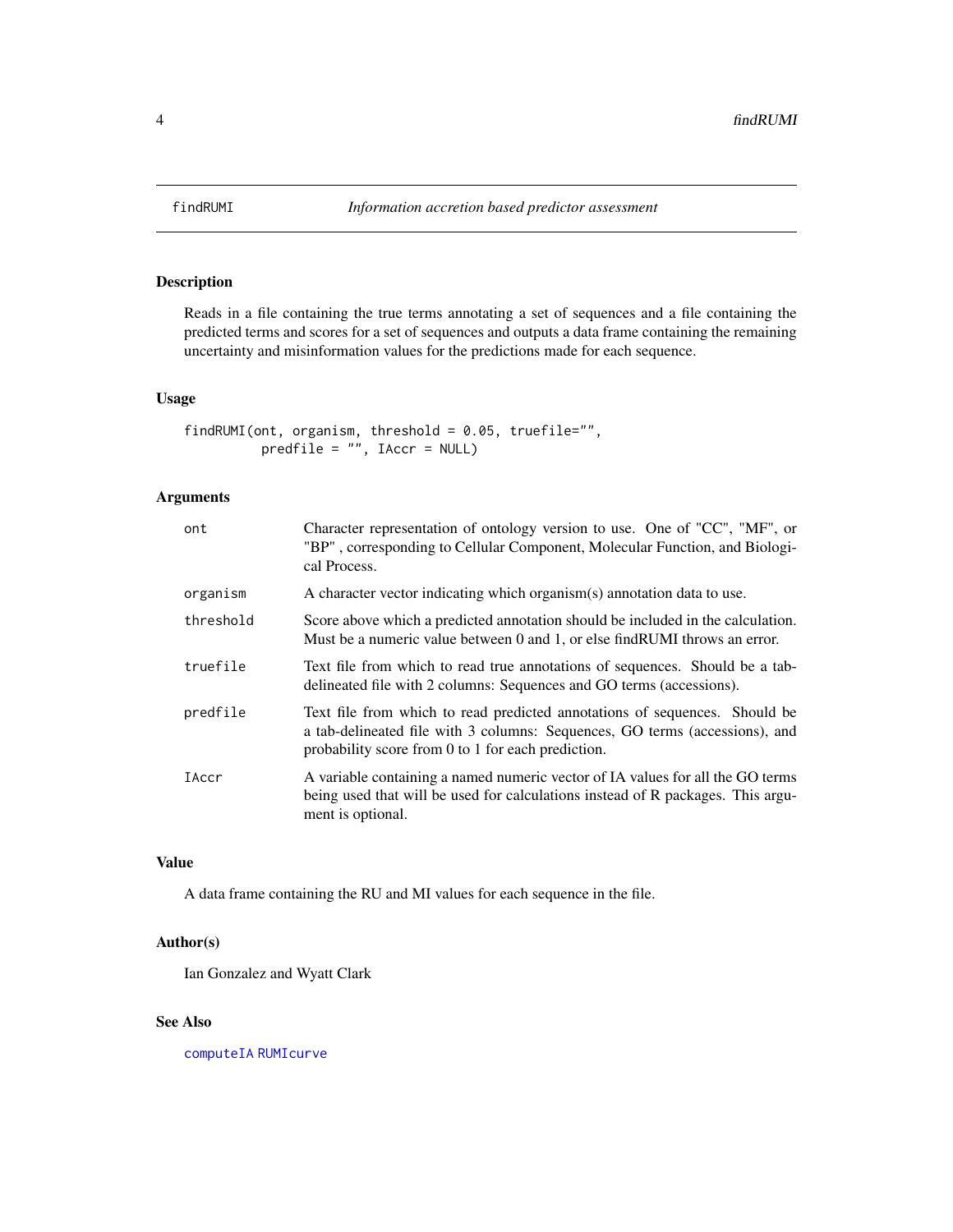#### <span id="page-4-0"></span>IAccr 5

#### Examples

```
# Using test data sets from SemDist, calculate RU and MI:
truefile <- system.file("extdata", "MFO_LABELS_TEST.txt", package="SemDist")
predfile <- system.file("extdata", "MFO_PREDS_TEST.txt", package="SemDist")
rumiTable <- findRUMI("MF", "human", 0.75, truefile, predfile)
avgRU <- mean(rumiTable$RU)
avgMI <- mean(rumiTable$MI)
```
#### IAccr *Information Accretion Data*

#### Description

This data set contains the information accretion values for each term in the requested ontology/species.

#### Usage

IAccr

# Format

A named numeric vector with one value corresponding to each GO accession in the ontology.

#### Source

The gene ontology data was obtained from the GO.db package and the annotation data was obtained from the following packages for each organism:

```
anopheles = org.Ag.eg.db
arabidopsis = org.At.tair.db
bovine = org.Bt.eg.db
canine = org.Cf.eg.db
chicken = org.Gg.eg.db
chimp = org.Pt.eg.db
ecolik12 = org.EcK12.eg.dbfly = org.Dm.eg.dbhuman = org.Hs.eg.db
malaria = org.Pf.plasmo.db
mouse = org.Mm.eg.db
pig = org.Ss.eg.db
rat = org.Rn.eg.dbrhesus = org.Mmu.eg.db
worm = org.Ce.eg.db
```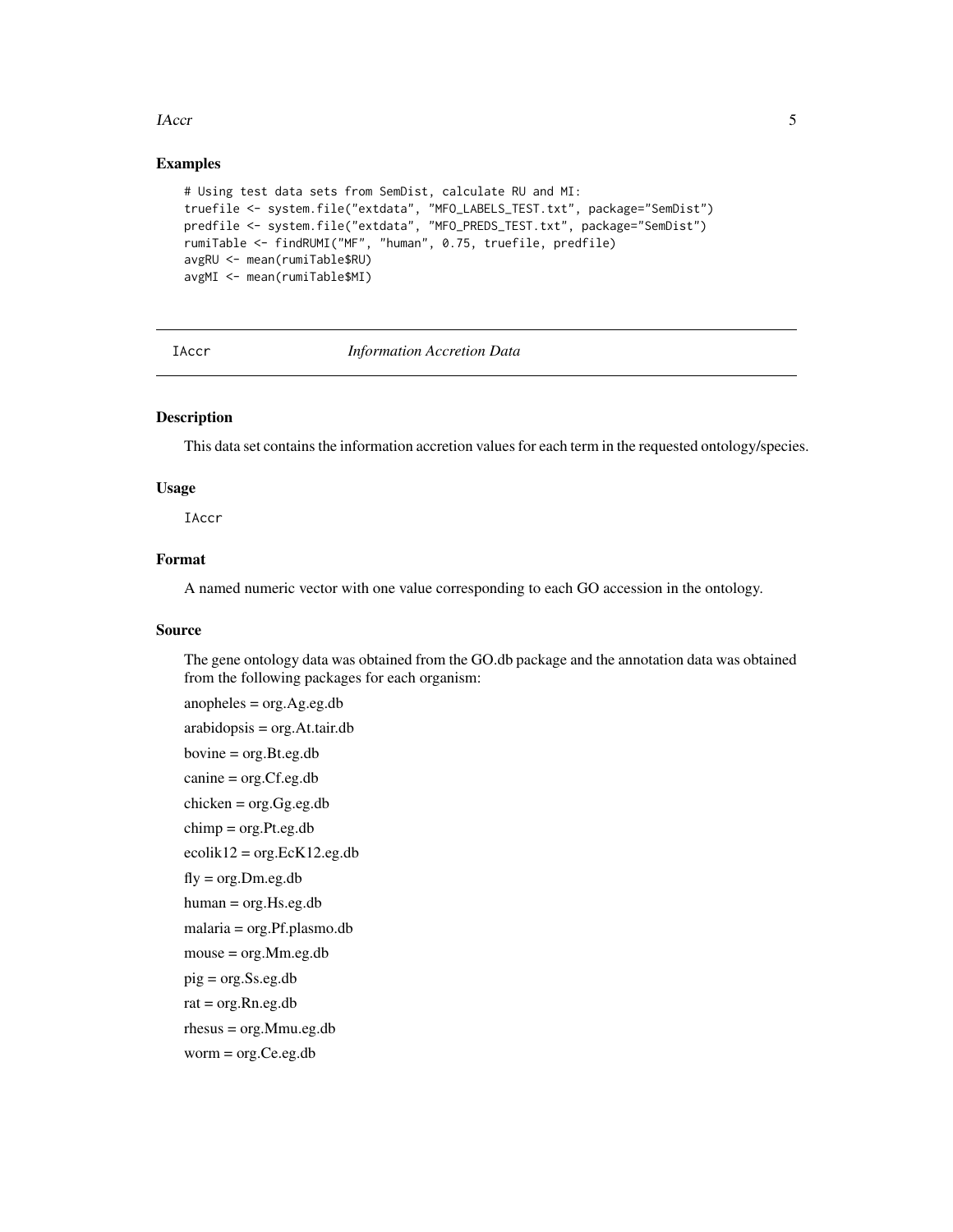#### 6 parentcnt

```
xenopus = org.Xl.eg.db
yeast = org.Sc.sgd.db
zebrafish = org.Dr.eg.db
```
#### Examples

```
data("Info_Accretion_mouse_CC", package = "SemDist")
str(IAccr)
```
parentcnt *Parent Count Data*

# Description

This data set contains the parent count values for each term in the requested ontology/species (the number of times that the term's parents annotate a protein). This can be used along with the term count to calculate information accretion.

#### Usage

parentcnt

#### Format

A named numeric vector with one value corresponding to each GO accession in the ontology.

#### Source

The gene ontology data was obtained from the GO.db package and the annotation data was obtained from the following packages for each organism:

```
anopheles = org.Ag.eg.dbarabidopsis = org.At.tair.db
bovine = org.Bt.eg.db
canine = org.Cf.eg.db
chicken = org.Gg.eg.db
chimp = org.Pt.eg.db
ecolik12 = org.EcK12.eg.dbfly = org.Dm.eg.dbhuman = org.Hs.eg.db
malaria = org.Pf.plasmo.db
mouse = org.Mm.eg.db
pig = org.Ss.eg.db
rat = org.Rn.eg.db
```
<span id="page-5-0"></span>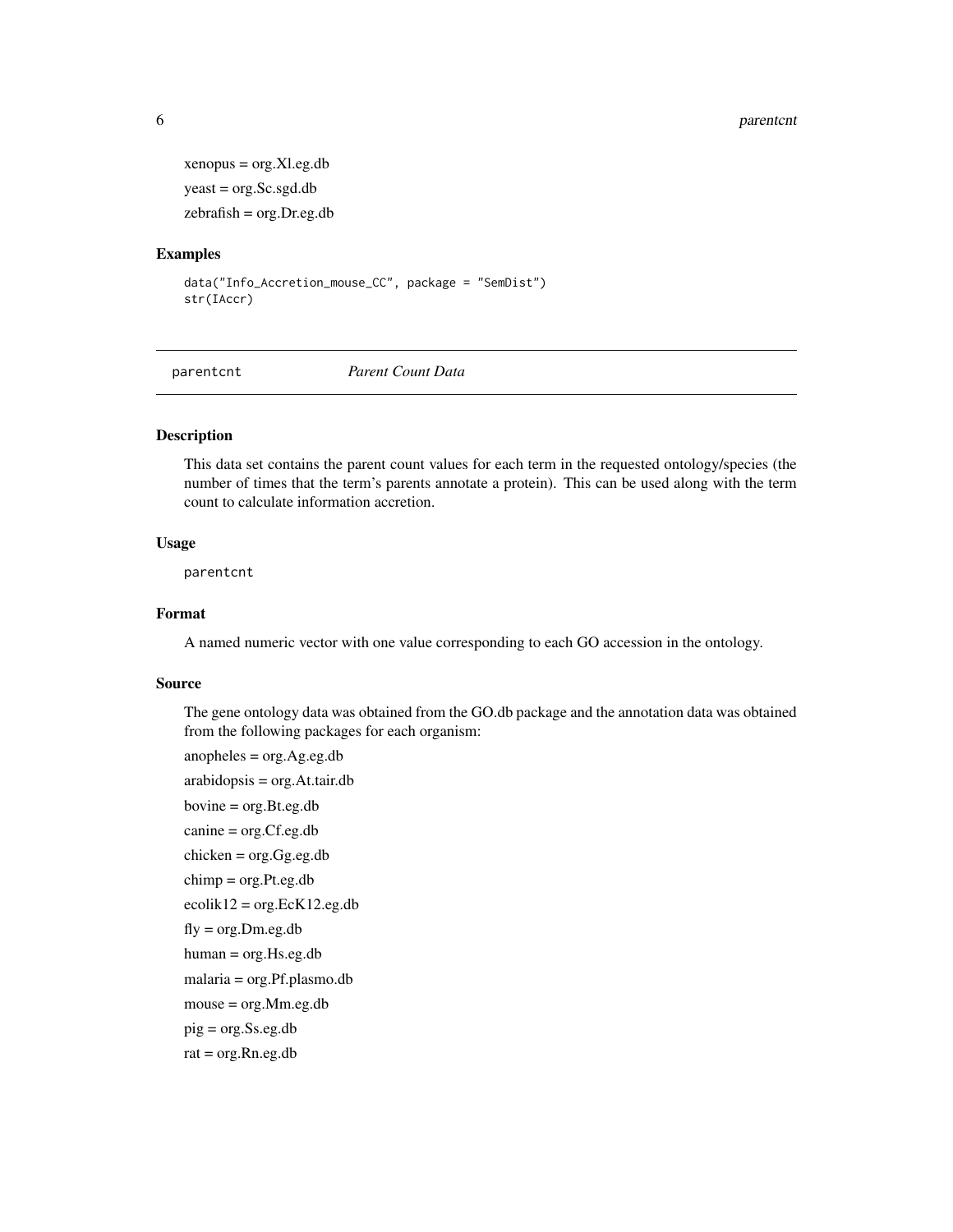#### <span id="page-6-0"></span>RUMIcurve 2008 **RUMIcurve** 2008 **RUMIcurve** 2008 *RUMIcurve* 2008 *PM*

rhesus = org.Mmu.eg.db worm = org.Ce.eg.db xenopus = org.Xl.eg.db yeast = org.Sc.sgd.db zebrafish = org.Dr.eg.db

#### Examples

```
data("Parent_Count_mouse_CC", package = "SemDist")
str(parentcnt)
```
<span id="page-6-1"></span>RUMIcurve *Information accretion based predictor assessment (across many thresholds)*

# Description

Reads in a (tab-delimited) file containing the true annotations for a set of sequences, a (tab-delimited) file containing the predicted annotations and corresponding scores for the same sequences. Calculates and outputs the average remaining uncertainty, misinformation, and semantic similarity at a series of user-specified thresholds.

#### Usage

```
RUMIcurve(ont, organism, increment = 0.05, truefile, predfiles,
          IAccr = NULL, add.weighted = FALSE,
          add.prec.rec = FALSE)
```
#### Arguments

| ont       | Character representation of ontology version to use. One of "CC", "MF", or<br>"BP", corresponding to Cellular Component, Molecular Function, and Biologi-<br>cal Process.                                                                                                                    |
|-----------|----------------------------------------------------------------------------------------------------------------------------------------------------------------------------------------------------------------------------------------------------------------------------------------------|
| organism  | A character vector indicating which organism(s) annotation data to use.                                                                                                                                                                                                                      |
| increment | A numeric value between 0 and 1 indicating the distance between each threshold<br>that should be calculated. Note that the iteration starts from a threshold of 1, so<br>an increment value of 0.08 will result in the thresholds $0.92, 0.84, 0.76$ being<br>used.                          |
| truefile  | A character vector indicating the file from which to read the true annotations for<br>the given sequences. Should be tab-delimited, with the first column containing<br>the sequence ids and the second containing GO accessions.                                                            |
| predfiles | A character vector containing which files to read in as the predicted annota-<br>tions. Should be tab-delimited, with the first column containing sequences, the<br>second column containing GO accessions, and the third column containing the<br>predictors 0-1 score for that prediction. |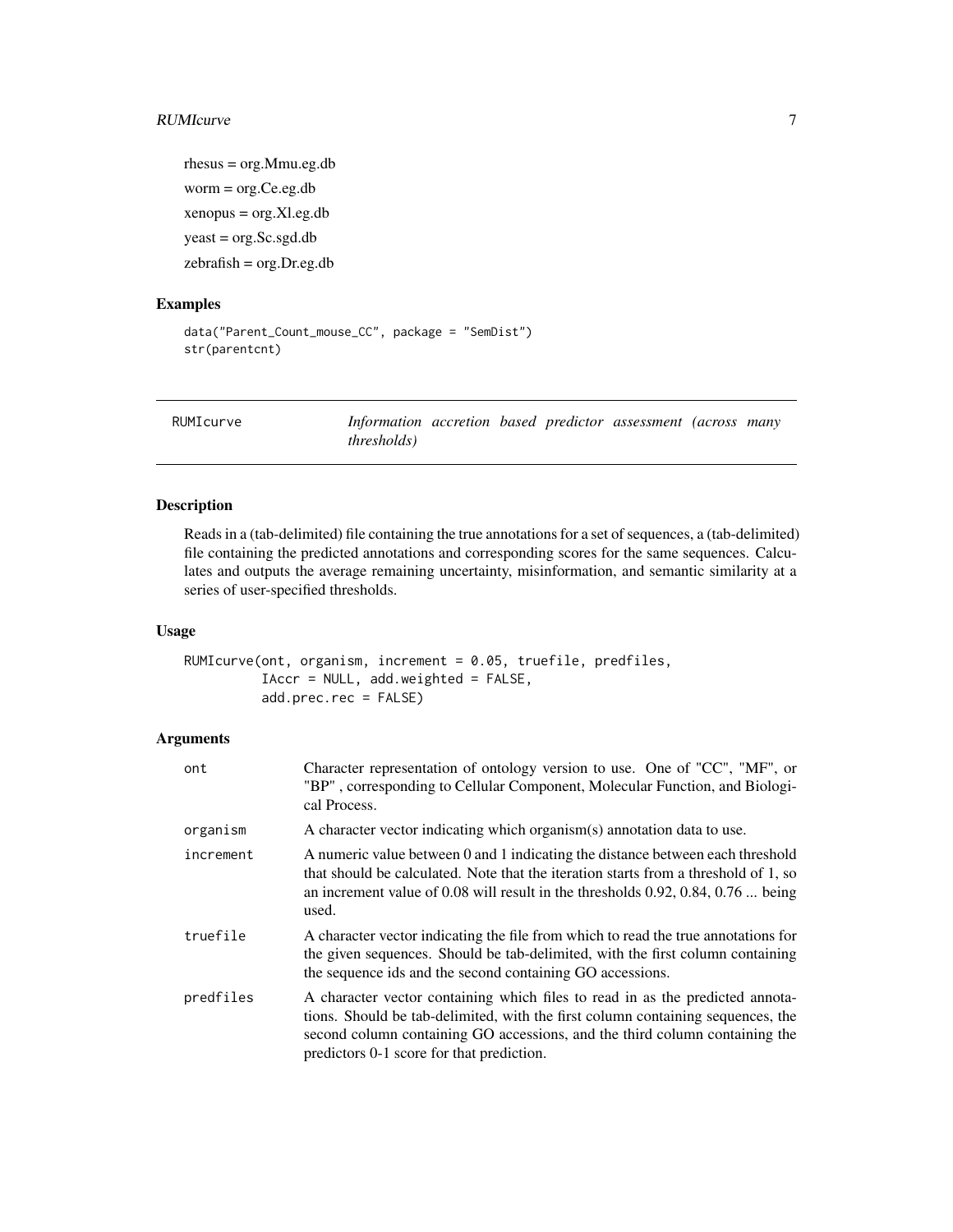<span id="page-7-0"></span>

| <b>IAccr</b> | A variable containing a named numeric vector of IA values for all the GO terms<br>being used that will be used for calculations instead of R packages. This argu-<br>ment is optional. |
|--------------|----------------------------------------------------------------------------------------------------------------------------------------------------------------------------------------|
| add.weighted | A boolean indicating whether or not to add calculation of information content<br>weighted versions of RU, MI, and SS to the output.                                                    |
| add.prec.rec | A boolean indicating whether or not to calculate precision, recall and specificity<br>values for the prediction at each threshold and add to the output.                               |

#### Value

Returns a named list with the same number of elements as the input "predfiles". Each element is a data frame containing all of the user-requested values for the data at each threshold.

#### Author(s)

Ian Gonzalez and Wyatt Clark

#### See Also

[computeIA](#page-1-1) [findRUMI](#page-3-1)

#### Examples

```
# Using test data sets from SemDist, plot a RUMI curve:
truefile <- system.file("extdata", "MFO_LABELS_TEST.txt", package="SemDist")
predfile <- system.file("extdata", "MFO_PREDS_TEST.txt", package="SemDist")
avgRUMIvals <- RUMIcurve("MF", "human", 0.05, truefile, predfile)
firstset <- avgRUMIvals[[1]]
plot(firstset$RU, firstset$MI)
```
termcnt *Term Count Data*

# Description

This data set contains the term count values for each term in the requested ontology/species (the number of times that the term annotates a protein). This can be used along with the parent count to calculate information accretion.

#### Usage

termcnt

#### Format

A named numeric vector with one value corresponding to each GO accession in the ontology.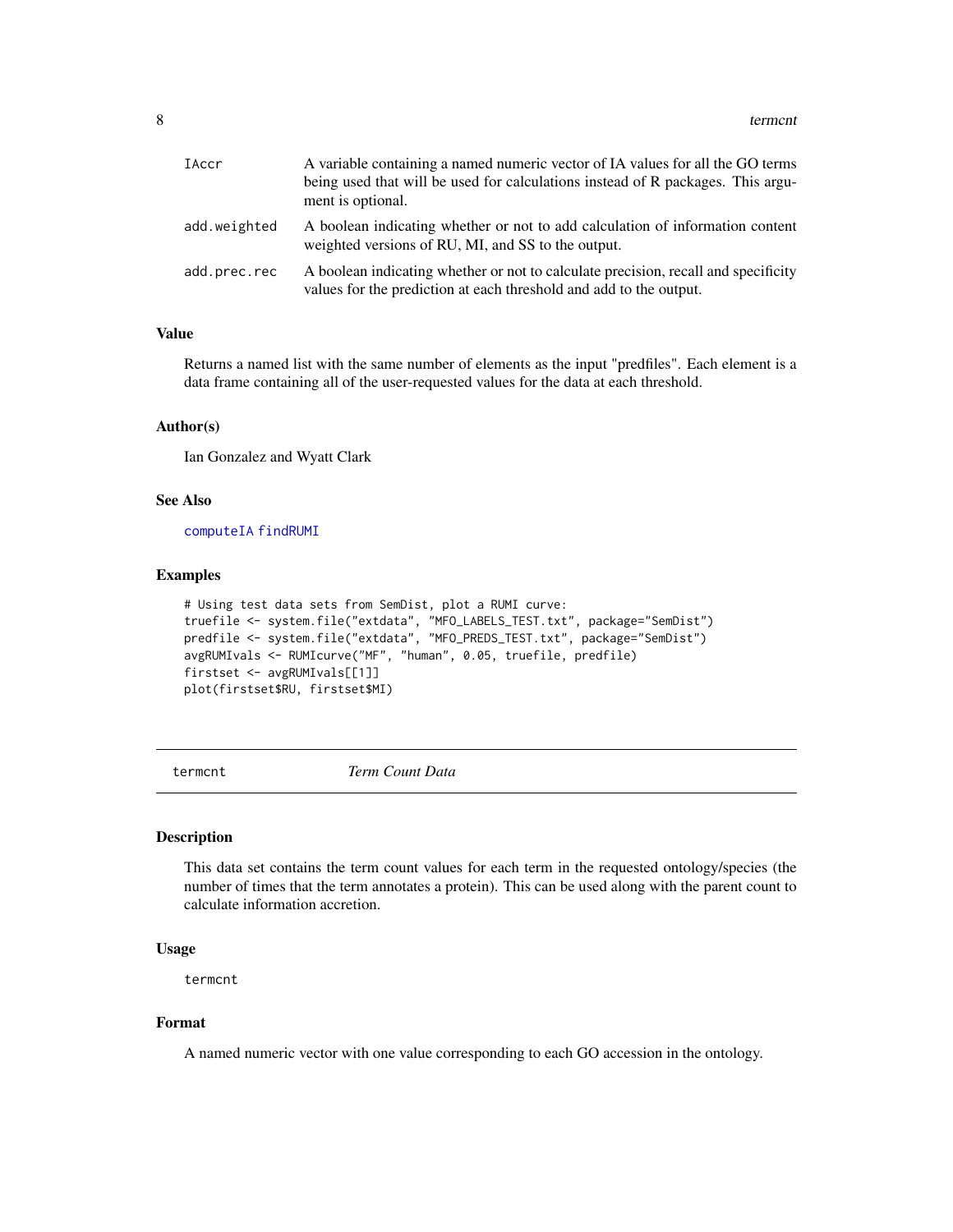#### terment and the state of the state of the state of the state of the state of the state of the state of the state of the state of the state of the state of the state of the state of the state of the state of the state of th

# Source

The gene ontology data was obtained from the GO.db package and the annotation data was obtained from the following packages for each organism:

anopheles = org.Ag.eg.db

arabidopsis = org.At.tair.db

bovine = org.Bt.eg.db

canine = org.Cf.eg.db

chicken = org.Gg.eg.db

chimp = org.Pt.eg.db

 $ecolik12 = org.EcK12.eg.db$ 

 $fly = org.Dm.eg.db$ 

human = org.Hs.eg.db

malaria = org.Pf.plasmo.db

mouse = org.Mm.eg.db

pig = org.Ss.eg.db

 $rat = org.Rn.eg.db$ 

rhesus = org.Mmu.eg.db

worm = org.Ce.eg.db

xenopus = org.Xl.eg.db

yeast = org.Sc.sgd.db

zebrafish = org.Dr.eg.db

# Examples

```
data("Term_Count_mouse_CC", package = "SemDist")
str(termcnt)
```